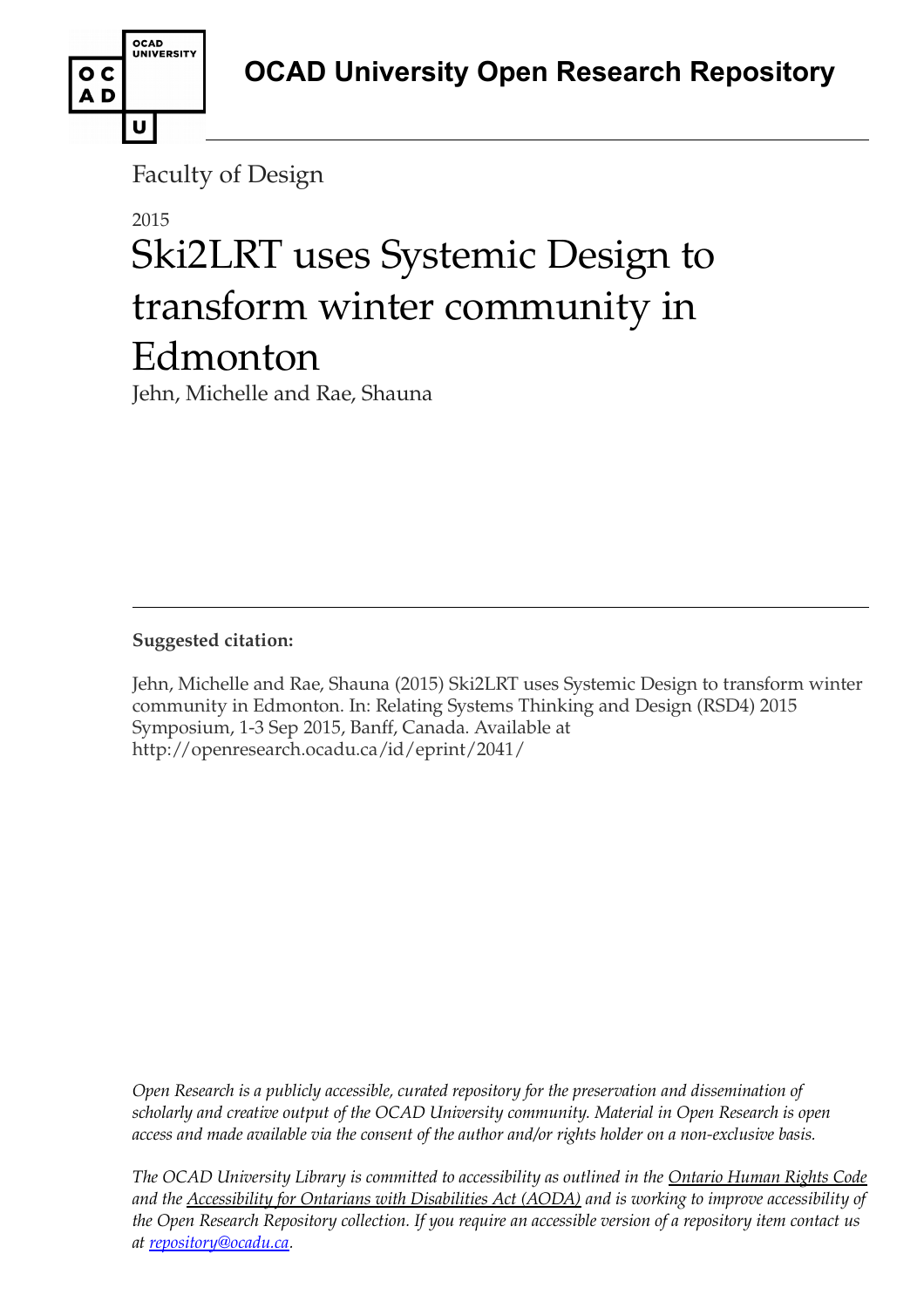# *Michelle Jehn and Shauna Rae* Ski2LRT uses Systemic Design to Transform Winter Community in Edmonton

# *Abstract*

*Edmonton is very lucky for many reasons. Light Rail Transit (LRT) and extensive green space are just two reasons. During the winter months, however, the green belts that surround our neighborhoods and run along our utility corridors become white belts. We've seen attempts to battle the cold and recreate warm-weather commuting: increased ped-ways, large malls, heated bus terminals, and other mechanisms. Yet the more we treat winter as something to be accommodated and worked around, the more we retreat, hibernate, and use our cars, the greater our negativity about winter. And so the question remains: How can we shift our thinking around winter and reclaim our abundant public space and corridors in a way that is inherently meaningful for Edmontonians?* 

*What if we could ski to work, or to the LRT? Systems mapping, using rich picture as a design method, helped a group of community enthusiasts understand commuting practices and available green space (white space) in the area. What we found was a vast amount of interconnected white space linked to the train line. The group used causal layered analysis to better understand the systemic causes, worldviews, and mental model underlying why these two transportation systems had never interacted before. As the group dove into an understanding of these two systems, what became clear was a common link around a broader overarching system: winter. The group framed a new mental model for how to tap into this potential. From this premise, a participatory, community based initiative, #Ski2LRT, was formed.* 

*#Ski2LRT launched as an emergent movement that attempted to shift mindsets around three concepts: Winter, cross-country skiing in urban settings and LRT usage. A simple Facebook page was designed and a cross-country ski rack was placed at the Century Park LRT station. What happened next and the unintended ripple effects went beyond the original intention. It was unknown that neighborhood ski enthusiasts felt isolated. Unintentionally, this initiative connected a community and gave like-minded individuals a space to convene. This initiative and shift impacted the identity of the city and a new municipal group called "SkiWay" formed, connecting the ski clubs in the city, alongside urban transportation initiatives, to reinvigorate cross country skiing in the city.*

# **Introduction**

Climate change and sustainable transportation agendas have become big business for policy makers globally. Transport accounts for "26% of global CO2 emissions and is one of the few industrial sectors where emissions are still growing" (Li, 2009). Pressure is increasing to tackle the complex systemic issues of climate change via sustainable transportation. But with emissions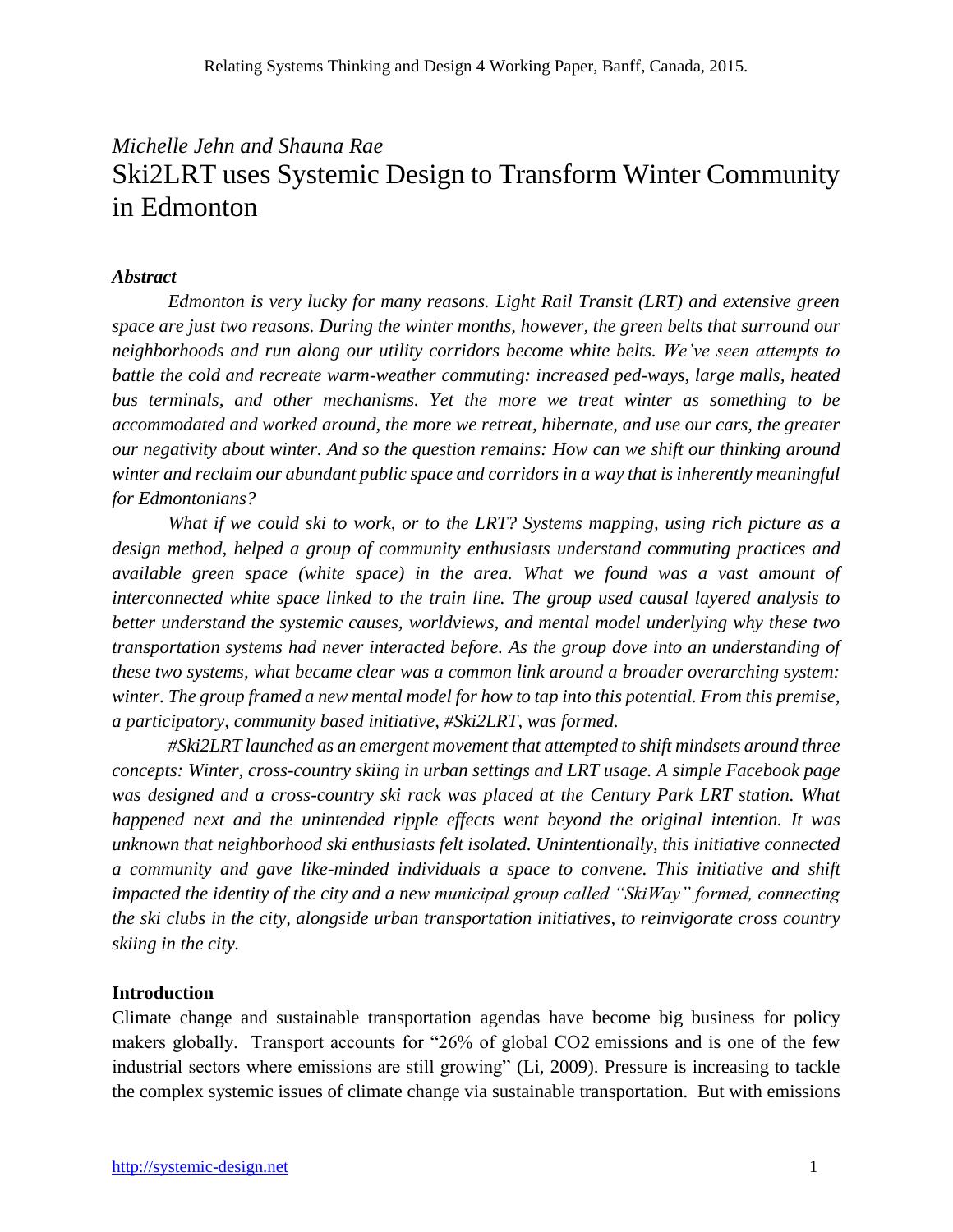still growing in spite of international policy efforts, what will it take to make a real impact? Climate change and transportation are sophisticated and complex issues. Each possesses a layered history characterized by incremental change coupled with unintended consequences, which are further influenced by our ever-changing, emergent human dynamic. Our value judgements, worldviews, and normative societal influences are in constant flux, shaping our thinking and our behavior. Attempts to tackle these complex problems need to be as dynamic and adaptable as the actors that form and sustain the current legacy—the users and navigators of the system.

Climate change alone may not be impetus enough for system users to change their behavior, let alone their values and beliefs. As a normative practice, driving vehicles exposes people to the same set of stimuli every day, which leads to a phenomenon known as hedonic adaptation (Katherine Jacobs Bao, 2012). Driving vehicles thus becomes a compulsive practice that sets a baseline of perceived happiness and comfort. But this level of happiness is intrinsically set regardless of positive or negative circumstances or life changes. Opting to take public transportation might render the same level of happiness as driving over time.

Changing perception of what is prevalent and reinforced either through social or economic structures is not simple and would need to involve a shift in systemic values and aspirations, changing attention and interpretation of a situation. Systemic design provides alternative perspectives, methods, and tools to help appreciate complexity and discover where solutions might support systemic shifts in values, goals, and perceptions about concepts such as climate change and transportation.

## **A Local Approach**

The following example within the city of Edmonton, Alberta, Canada gives insight into how a local community group applied its understanding of systems and interrelationships within a set context and human scale to provide an alternate mode of commuting. The group's intention was to change commuting practices under the assumption that emissions from driving could be reduced in winter if people in the suburbs could begin skiing.

Local policy shifts on energy and climate change emphasized incentivized mechanisms, and recommendations targeting energy usage, a citizen's panel on Edmonton's Energy and Climate Challenges discussion report (Pembina Institute and HB Lanarc, 2013) briefly touches on active transportation but mostly focuses on transportation in conjunction with energy usage. Recommendations from this report discuss changing the "energy mix" outlined by 6 recommendations. A final report (Coates, et al., 2013) summarizing further advice on these recommendations continued down the trajectory of fuel/diesel usage directly linked to vehicles through the following suggested actions:

- 1. Encourage the adoption of fuel efficient vehicles.
- 2. Support fleet fuel management programs.
- 3. Support companies providing electric vehicles, natural gas vehicles, biofuels, and associated services.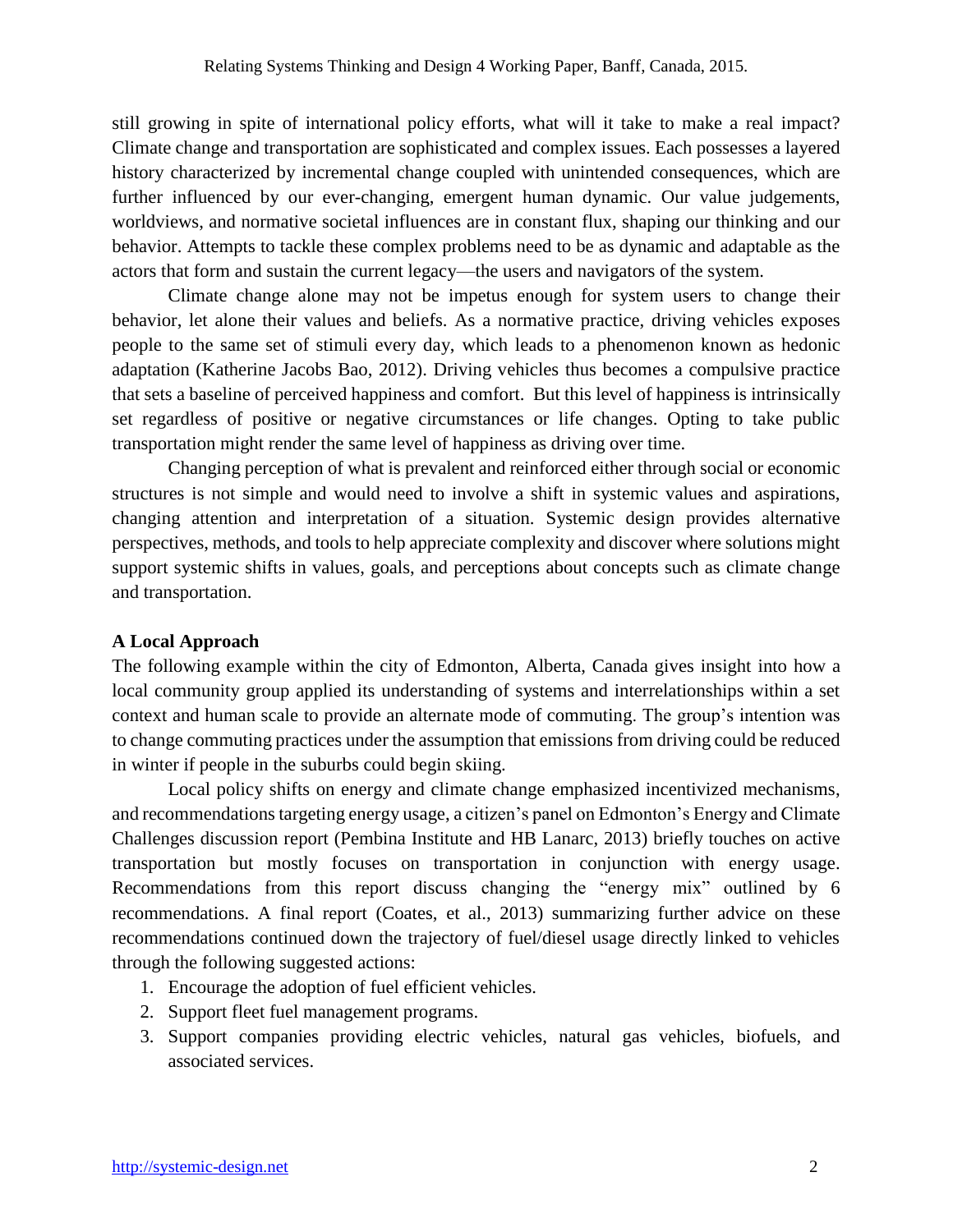4. Encourage, incent, and eventually require the electrification of loading spaces, truck stops, and garages.

Additional policy direction looks at transportation linked to health and recreation (Edmonton, Active Transportation, 2009) and transportation in connection with movement of goods, services, people and urban form, entitled "The way we move" (Edmonton, The Way We Move, 2009). And while the policy context explores a somewhat cause and effect relationship between climate change and transportation, directly linking to fuel/diesel usage, further exploration as to the intersection of these policies from a systems perspective is of interest to the Ski2LRT initiative. Areas of impact or places where systemic shifts might happen should be explored outside the immediate focal point of a system. Cause and effect solutions assume a certain degree of linearity to a problem, when in fact solutions might be found outside the immediate context or system that is traditionally perceived to have strong boundaries.

Change happened over time, upsetting the norm and providing an alternate look at the status quo.

# **The City of Edmonton: Important context**

A winter city of around one million, Edmonton is relatively flat and spread out, burdened by urban sprawl, and surrounded by several suburban communities. One central train line runs through Edmonton alongside approximately 27,000 acres of parkland (111 km2), the highest area of parkland per resident in the country (Edmonton Tourism, 2008).

Due to the city's urban sprawl and some of the lowest gasoline and diesel prices in the country, cars are Edmontonians' primary mode of transportation (Alberta, 2009). The city is fairly spread out, there are limited routes and the transit system has long wait times with complicated transfer options. Most residents do not regard the local bus network as a viable option for transportation. "More than 80% of commuters travel by personal vehicles in the city and the region, with the significant majority having only a single occupant" (Alison Bailie, 2010) Edmonton is not necessarily seen as a bike-friendly city for work; existing bike paths are seen mainly as recreational, although that is beginning to change.

Edmonton's burgeoning Light Rail Transit (LRT) is undergoing long overdue expansion, brining high-capacity public transportation—and an alternative to buses—to new corners of the city. However, many residents live outside walking distance to an LRT station, requiring them to either drive or bus. During the often bitterly cold winter days, the trip merely to the LRT can seem especially daunting. One thing winter accomplishes is transforming Edmonton's extensive green spaces, which surround neighborhoods and run along utility corridors, into white belts. These white belts are usually ignored until spring.

There are many enthusiastic winter-sport participants in Edmonton, and cross country skiing is growing in popularity every year. Communities are beginning to spring up around this sport. For some it is mainly recreational, with amateurs seeking out alternative space and opportunities to cross country ski in unspecified areas around the city; for more professional skiers, it is a deeply ingrained part of their daily lives. Both the amateur and professional ski communities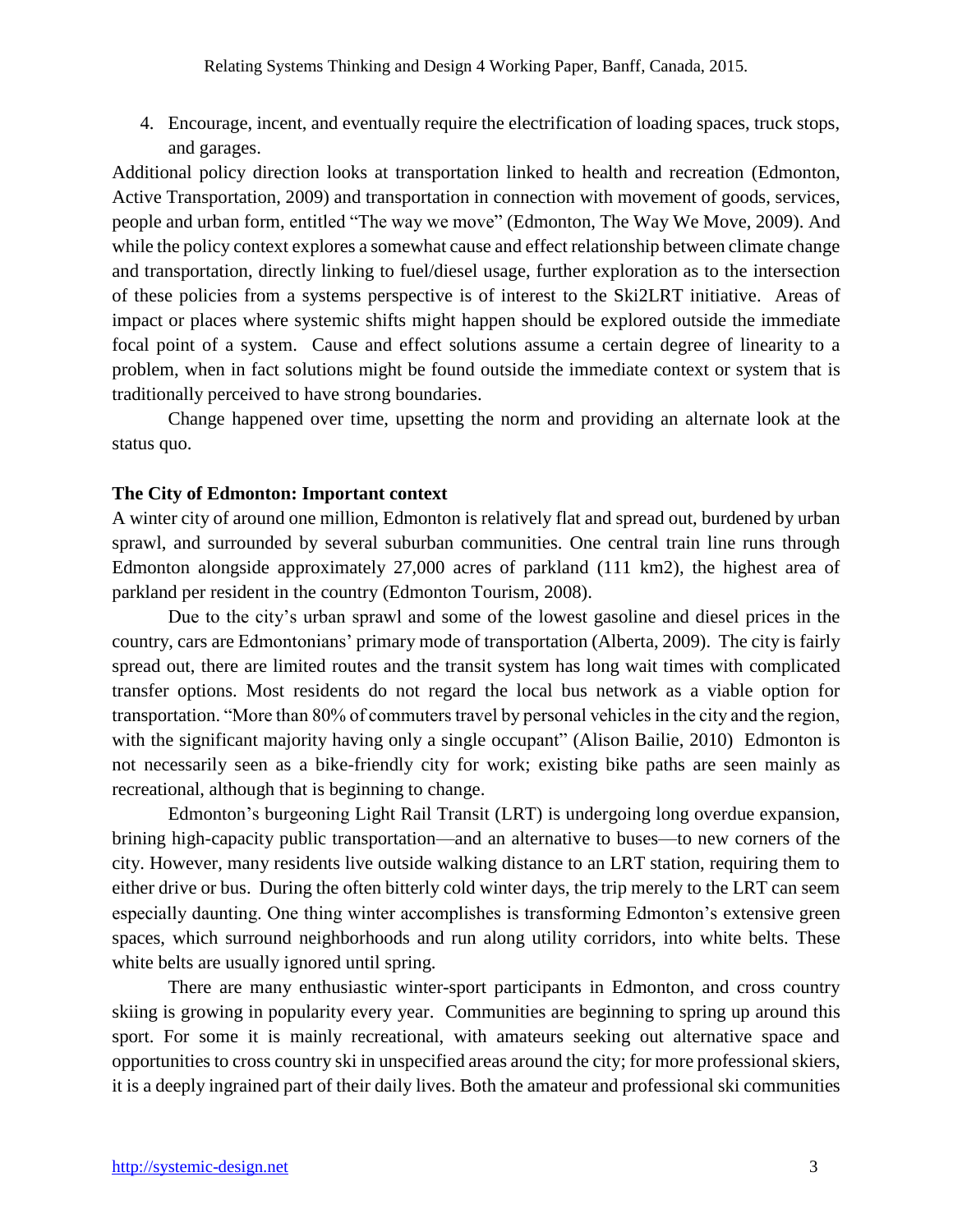are small with growing numbers, seeking opportunities to become more widespread and integrated into Edmonton's identity.

#### **What if we could ski to work, or to the train?**

A few individuals convened at a micro funding event aimed at funding small community initiatives. As ideas came to fruition through local projects that were presented, the group perused the difficulties of winter commuting, they began brainstorming and griping about the impending battle with long, snow-covered commutes. One individual expressed her frustration of living so close to an LRT station and not being able to access it because of poor bus schedules and full parkand-ride lots (especially in the winter).

The group soon realized a new way to commute without added infrastructure. A community project began to surface, looking at connecting local man-made ski tracks to the central LRT line. Through an exploration of systems, perceivably different but somehow interconnected, the group demonstrated how changing perspectives and discourse can uncover opportunities and a potential new reality.

## **Systems and Systems thinking**

Using rich picture brainstorming and causal layered analysis as the main technique and method to understand current state and the human systems that shape reality given this small local context, the community group began exploring the systems of winter, health, and transportation by drilling down into four layers of reality that shape our thinking and experiences; litany, systemic structures, worldview, myth/metaphors. The following observations surfaced.

As an overarching system, winter has an interesting discourse. A juxtaposition of beautiful and sunny with cold and dark surfaced. Societal and economic structures supporting primarily the negative aspects of winter. As this dichotomy in thinking surfaced, the community group framed winter as a problem, an idea that drove their thinking. The more winter is treated as something to be accommodated and worked around, the more people retreat, hibernate, and use cars, the more a negative worldview of winter is reinforced.

As a peripheral system, health connects to winter, where on the surface, winter sports emerge as cold climate options for active transportation. Digging deeper, exposes the flip side of winter and health where systemic structures support indoor subsistence lifestyles and a continuation of the negative worldview of winter. There is a never ending flow of new consumption lifestyles for outdoor recreation. These activities and devices begin to overshadow what is naturally available, for more predictable options, involving indoor locals and expertise. Energy consumption here is also linked to climate change as this system of indoor consumption evolves and grows. What about the few fun options winter city dwellers have left? Skiing or tobogganing? Some of these beloved past-times might unfortunately be too dangerous.

Tobogganing has recently been banned in several places across North America, including Hamilton, Iowa, Nebraska, and New Jersey. Health within the context of winter, might to some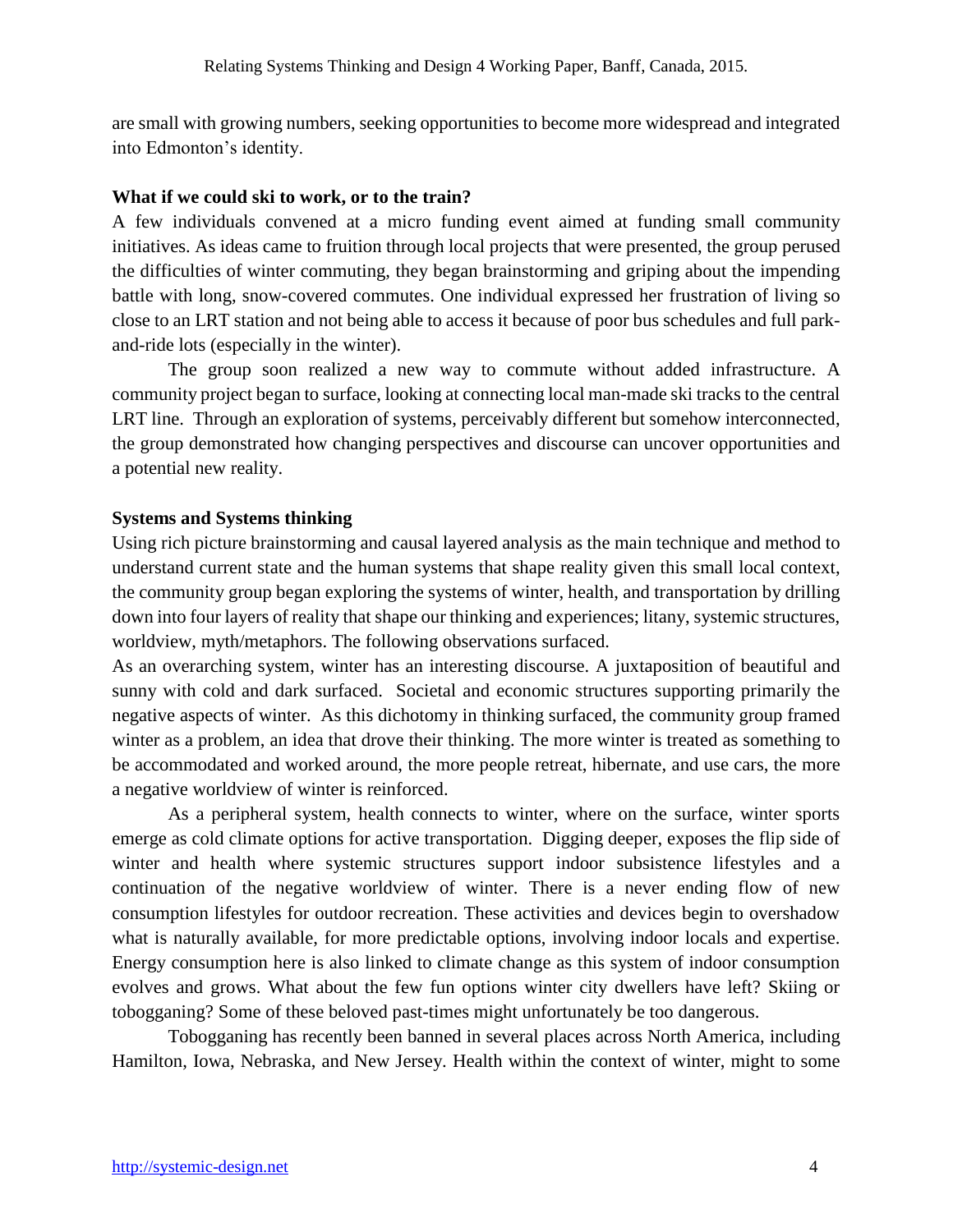assume a net-deficit and a layer of reality or underlying worldview where safety might even be compromised.

When transportation was explored in the context of health and winter, vehicles and associated inconveniences emerge as litany (window scrapers, winter tires, and emergency breakdown kits). Entire infrastructure systems support the vehicle as a main mode of transportation.

The more the vehicle and its enabling features becomes the focal point, the more we presuppose driving over any other alternative. In fact, alternatives may not exist in our consciousness. Driving and the vehicle become normative, our discourse, and we may not think outside that system. Victor Frankl, psychologist and neurologist explains: "Between stimulus and response, there is a space. In that space is our power to choose our response. In our response lies our growth and our freedom" (Frankyl, 1946).

So much of how we perceive the world relates to how we show up and behave within that system. Our mental model embodies our values and goals; through these models we interpret what surrounds us in circumstance and event. Interactions and various stimuli are presented to us and digested through our mental model. If for a moment we can pause and select our response, how might our behaviour change and what potential new mental models may we uncover?

Within the context of the three systems we've described, we know an alternative mental model exists, so how might we elicit change in thinking and generate openness to new possibilities? When we understand the systems together, as a whole, a pattern emerges. Technology emerges as a tool, enhancer, and enabler, whether to make a circumstance simpler, easier, faster, or timelier. Over time, however, technology can also make things complicated. This effect can best be illustrated with an orange.

Options to consume an orange used to consist of simply peeling and eating it, no questions asked. Over time, with enhancements and technologies, multiple options developed, some seeping into our broader patterns for consumption and forming normative practices. Let's take the knife as an example. As a tool, a knife can easily be transferred to the act of consuming an orange. But alongside that knife, you might also add a cutting board, then a plate, perhaps you'll need napkins because things get messy, followed by the need to wash dishes. Technology is generative, yet perpetuated by our response as the hedonic treadmill sets its course. Vehicles are no different; the generative evolution of the vehicle and our need for mobility leads us to where we are today. Let's presuppose we introduce cross country skiing as an alternate mode of commuting to access

the LRT. Might behavior change? Will people adopt or adapt? The following comments came from initial conversations around the idea as the project first emerged:

"I can't ski, my lungs will freeze." "Where will I leave my skis?" "How will I cross the street at intersections?" "It's too difficult." "I'll never ski to work!"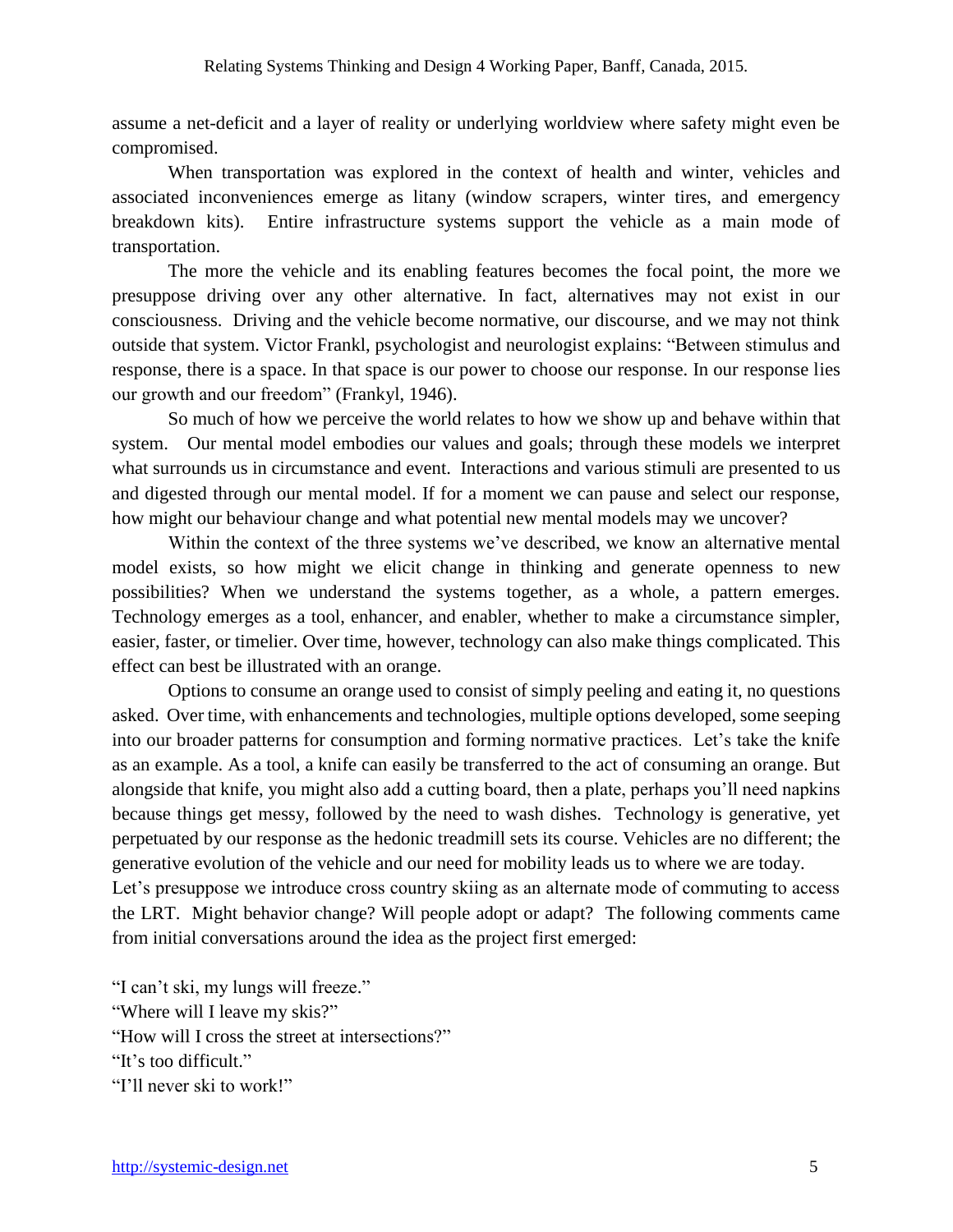Mental models die hard. Knowing these perceptions were likely the result of an existing mental frame that needed to be changed, there was only one option to determine the validity of this idea: try it.

## **Learning by doing**

A trial run took place at the local pub near the train station, where a few separate groups skied in from neighboring areas. This first attempt was surprisingly successful. What appeared from the street to be boundless mounds of deep snow with un-traversable, steep hills, was skied with ease. An anticipated journey of 60 minutes took only 30. No one's lungs froze, the pub granted us access to their outdoor patio to park our skis, and intersections became known as simple "portages" that required less than 30 seconds to mount/dismount one's skis. The group's consensus was that ski commuting was not only possible, but easy.

From this premise, a participatory, community-based initiative, #Ski2LRT, was formed. #Ski2LRT launched as an emergent movement that attempted to shift mindsets around three concepts: Winter, cross-country skiing in urban settings, and LRT usage. Although energy consumption and climate change were drivers, they did not form the impetus for change simply because the connection between action and result (skiing and witnessing and impact in GHG's) was intangible. A simple Facebook page was designed, with participatory ski track setting, opensourced mapping, and one simple goal: to build a ski rack at Century Park LRT station (the southernmost station in the city). The rack was to be the stimulus for change, an attempt to shift Edmontonians' mindset and present a new choice that would ultimately change the way we think about winter commuting and the season itself. Six months later, a cross-country ski rack was placed at Century Park LRT station with the support of local community leagues, the Southwest Area Council, City of Edmonton, and others.

The intended outcome was to introduce cross-country skiing as an alternate mode of transportation and shift the way winter is understood. The unintended ripple effects went beyond the original intention. It was unknown that neighborhood ski enthusiasts felt isolated. Unintentionally, a crowd-sourced community map that allowed for participatory online track setting connected a community and gave like-minded individuals a space to convene. This initiative and shift impacted the city's identity and a new municipal group called "SkiWay" formed, connecting the city's ski clubs alongside urban transportation initiatives and reinvigorating cross-country skiing in the city. #Ski2LRT is became part of policy design for Edmonton's Winter City Strategy, introducing the term "white-of-ways" to the city's urban way finding initiative.

#Ski2LRT continues to illicit media attention and attract new skiers, including those new to the sport. While the small, community-based initiative continues, it is unclear how this initiative has seeded long-term changes in commuting practices or broader influences connected to climate change. Both the community and the map continue to evolve.